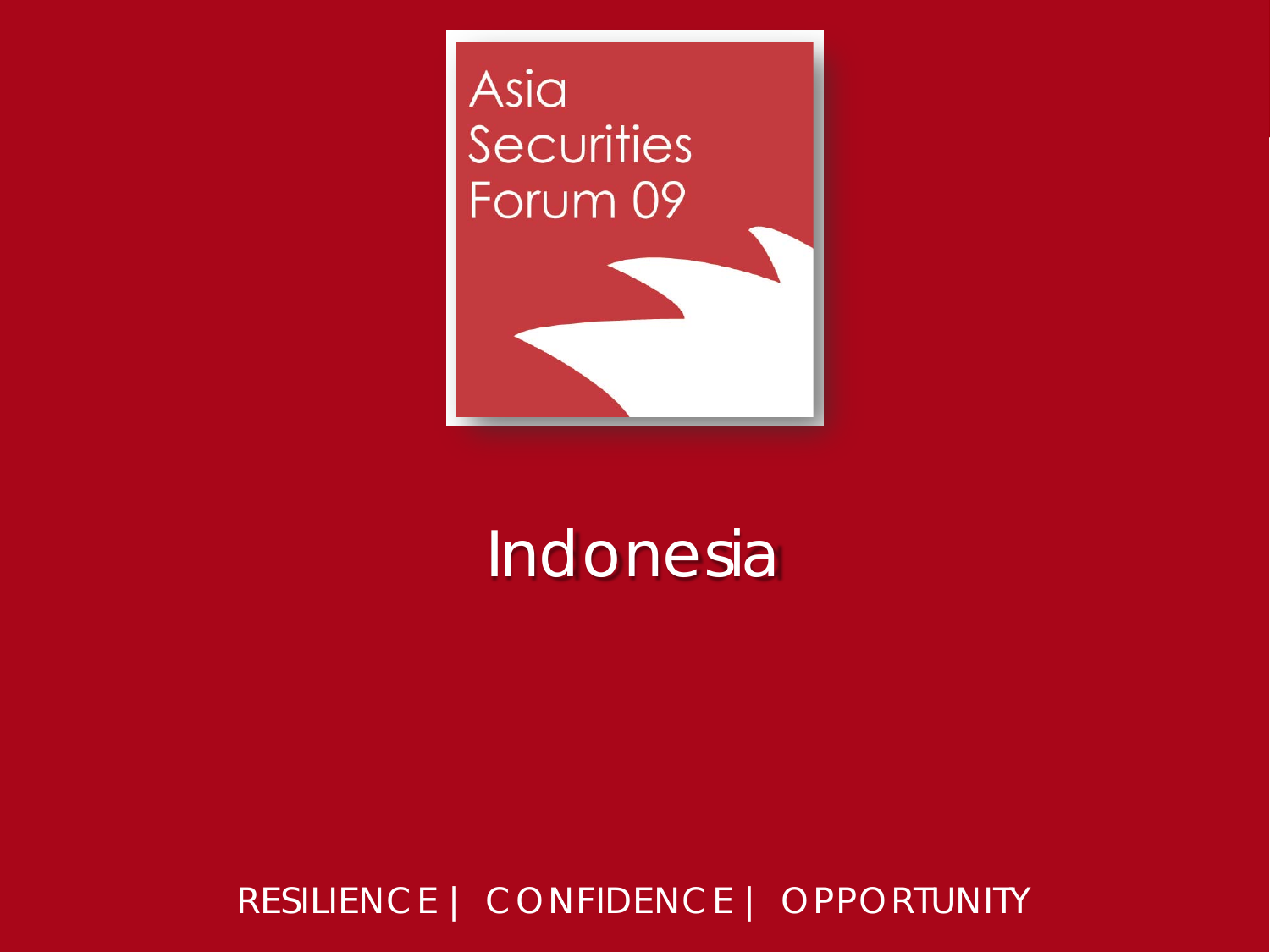# **CAPITAL MARKET PERFORMANCE, TRENDS AND PROJECTIONS**

Asia

**Securities**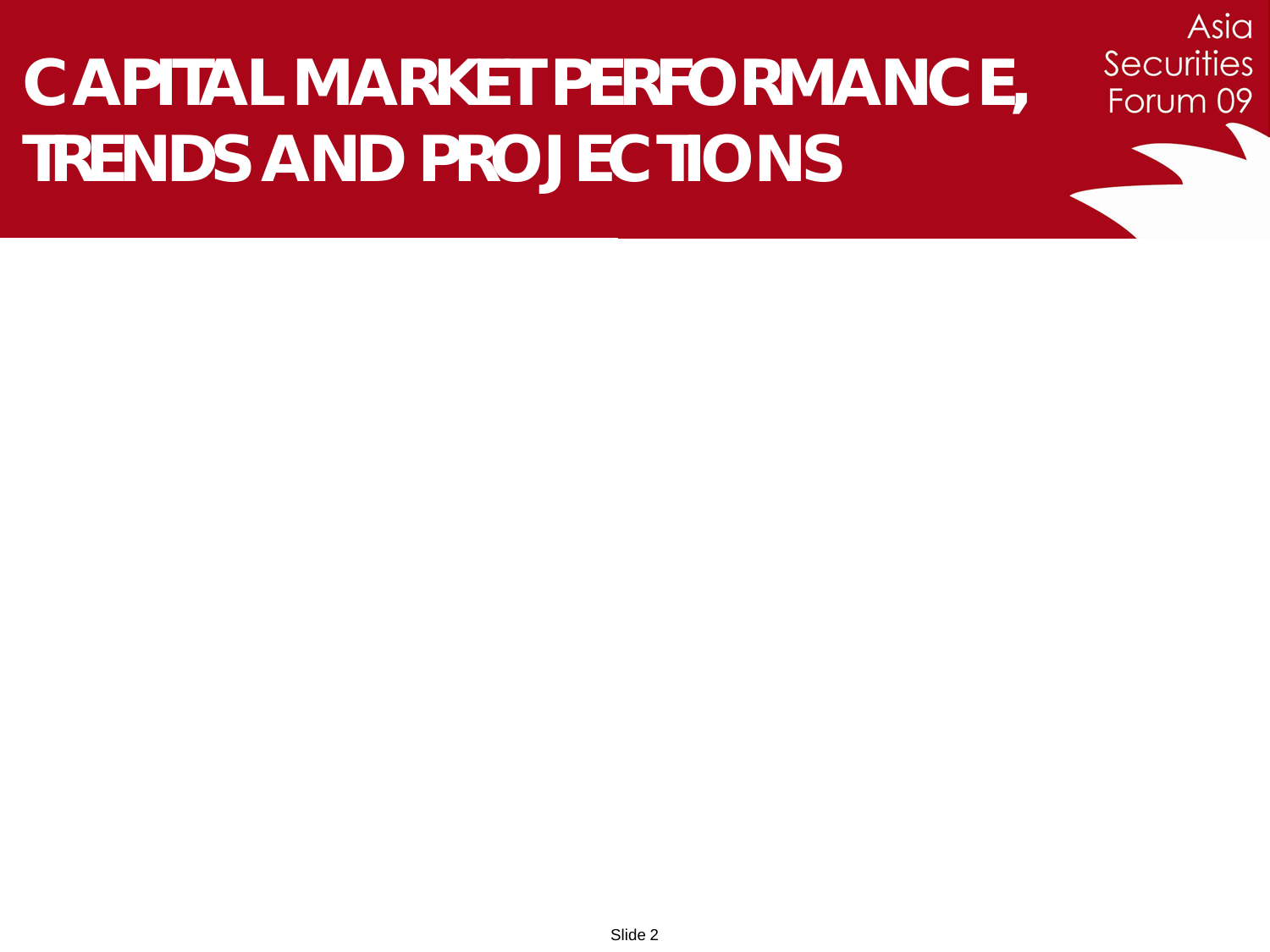

|                                                |          | 2007      | 2008      | Aug-09    |
|------------------------------------------------|----------|-----------|-----------|-----------|
| <b>Total Trading Value - IDR Billion</b>       |          | 1,050,154 | 1,064,528 | 666,521   |
| <b>Average Trading Value/Day - IDR Billion</b> |          | 4,269     | 4,436     | 4,070     |
| <b>Composite Index</b>                         |          |           |           |           |
| High                                           |          | 2,810.962 | 2,830.263 | 2,399.276 |
| Low                                            |          | 1,678.044 | 1,111.390 | 1,256.109 |
| Close                                          | $-50.6%$ | 2,745.826 | 1,355.408 | 2,341.537 |
| <b>Listed Issuers</b>                          |          | 383       | 396       | 401       |
| <b>Market Capitalization - IDR Billion</b>     | $-45.9%$ | 1,988,326 | 1,076,491 | 1,847,633 |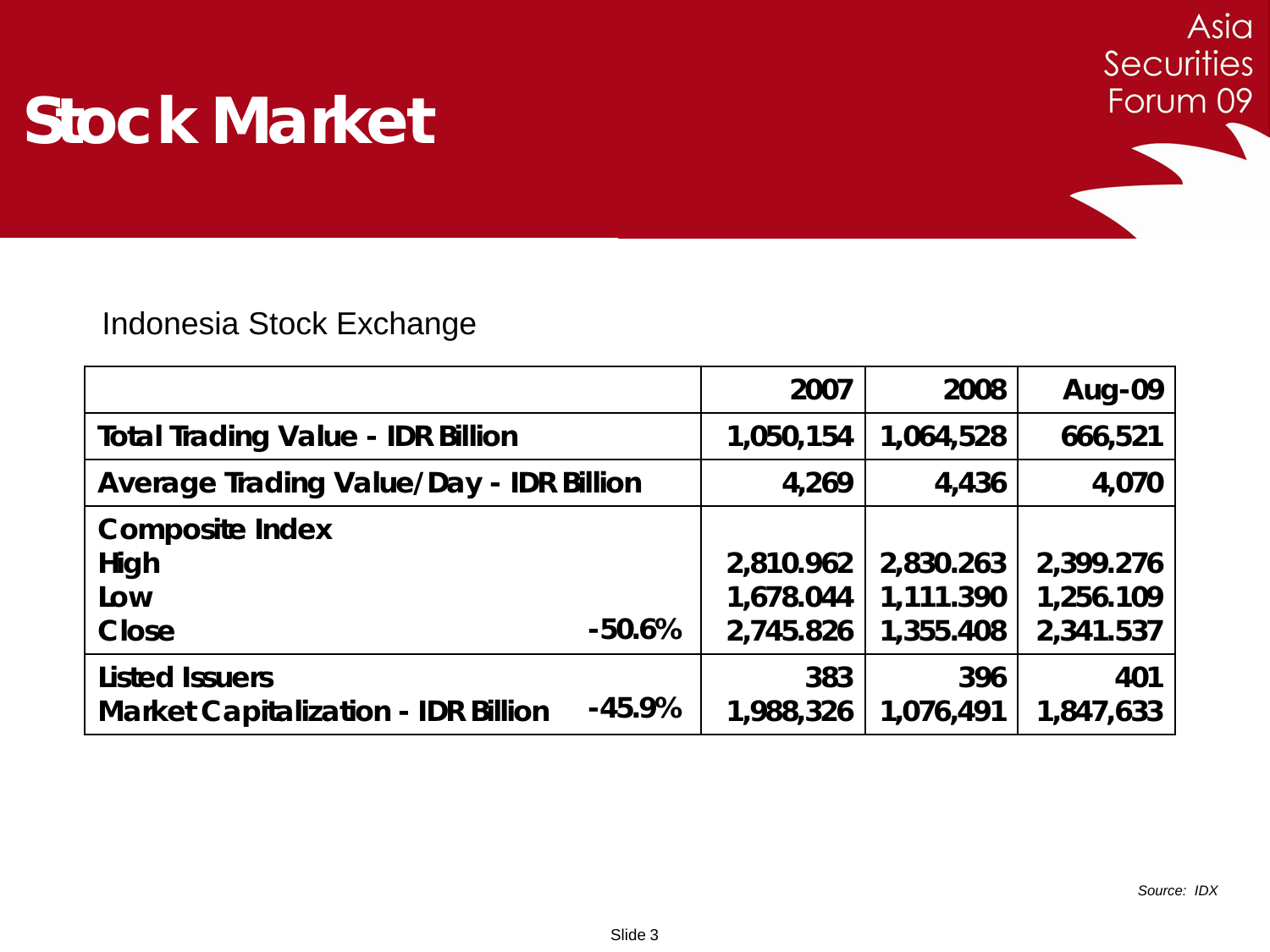

|                                             | Dec-08 | Jan-09 | Apr-09                                            | Aug-09 |
|---------------------------------------------|--------|--------|---------------------------------------------------|--------|
| Average Trading Value/Day - IDR Trillion    | 1.84   | 1.65   | 3.97                                              | 4.07   |
| <b>Composite Index (IHSG)</b>               |        |        | $1,355.41$   $1,332.67$   $1,722.77$   2,341.54   |        |
| <b>Market Capitalization - IDR Trillion</b> |        |        | $1,076.49$   $1,071.53$   $1,370.39$   $1,847.63$ |        |

| Market Capitalization - IDR Trillion - 2007 $\parallel$ 1,988.33 |  |
|------------------------------------------------------------------|--|
| Market Capitalization - IDR Trillion - 2006   1,249.07           |  |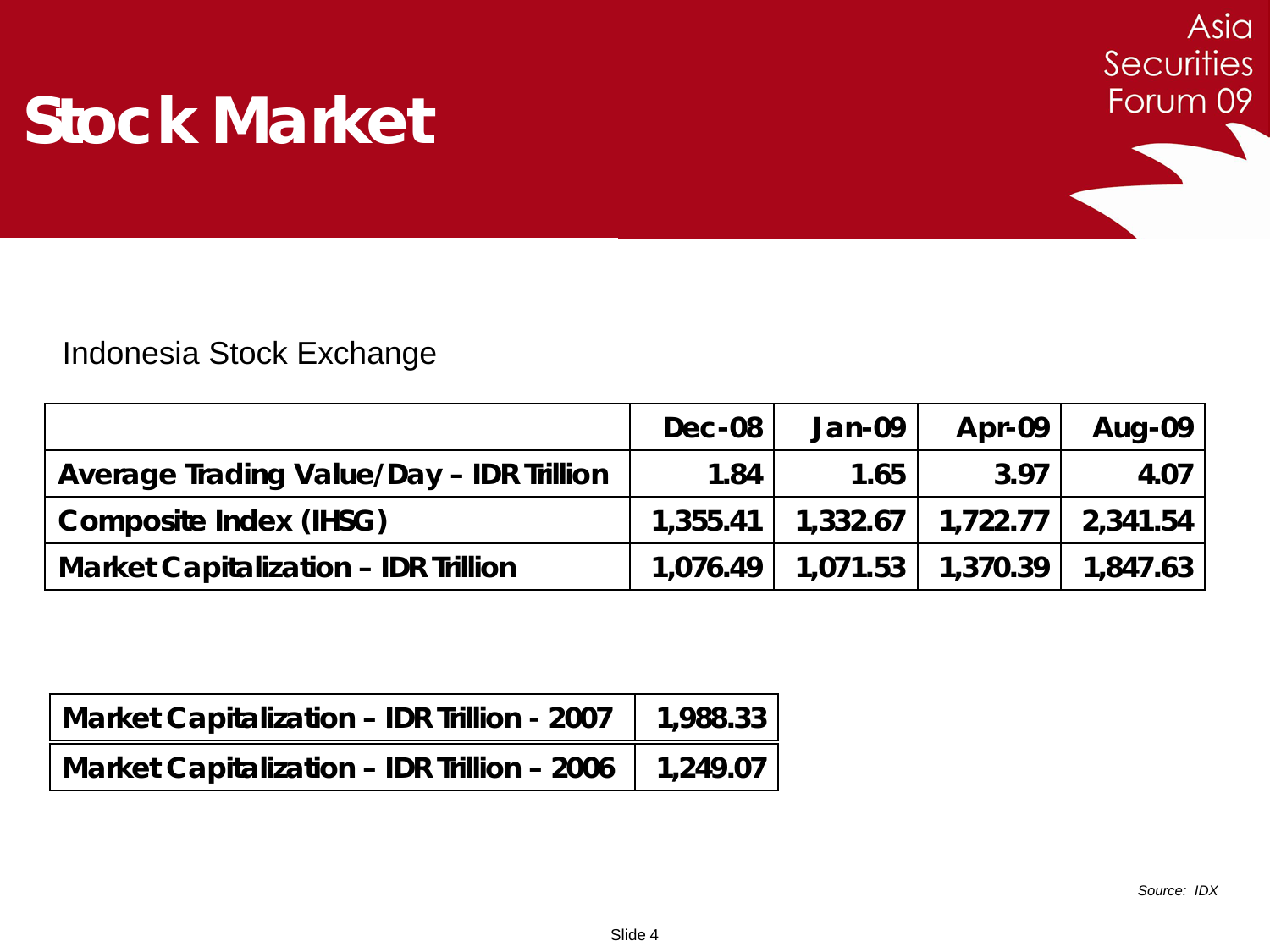

|                                                 | 2007    | 2008    | Aug-09  |
|-------------------------------------------------|---------|---------|---------|
| <b>Total Trading Value - IDR Trillion</b>       | 1,050.2 | 1,064.5 | 666.5   |
| <b>Average Trading Value/Day - IDR Trillion</b> | 4.27    | 4.44    | 4.07    |
| Total Trading Value [Buy + Sell] - IDR Trillion | 2,100.4 | 2,129.0 | 1,333.0 |
| - Local - IDR Trillion                          | 1,244.4 | 1,163.5 | 773.3   |
| - Foreign - IDR Trillion                        | 856.0   | 965.5   | 559.7   |
| - Local %                                       | 59.25   | 54.65   | 58.01   |
| - Foreign %                                     | 40.75   | 45.35   | 41.99   |
| <b>Number of Securities Firms</b>               | 122     | 121     | 119     |
| - Local                                         | 99      | 98      | 96      |
| - Foreign                                       | 23      | 23      | 23      |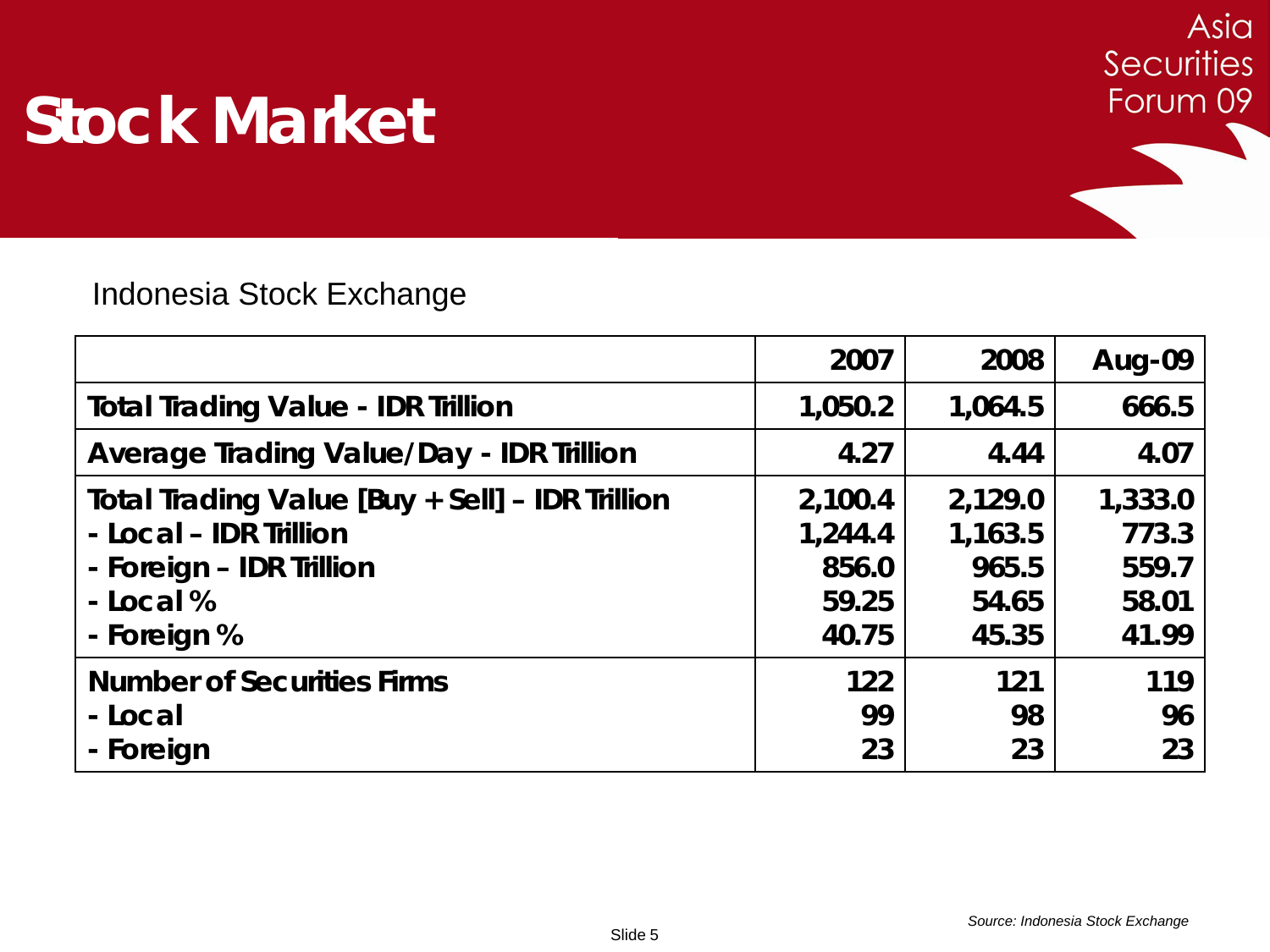

|                                                                                                        | 2007                      | 2008                      | Aug-09                  |
|--------------------------------------------------------------------------------------------------------|---------------------------|---------------------------|-------------------------|
| <b>Total Trading Value - IDR Trillion</b>                                                              | 1,050.2                   | 1,064.5                   | 666.5                   |
| <b>Average Trading Value/Day - IDR Trillion</b>                                                        | 4.27                      | 4.44                      | 4.07                    |
| Total Trading Value [Buy + Sell] - IDR Trillion                                                        | 2,100.4                   | 2,129.0                   | 1,333.0                 |
| Top-20 Trading Value [Buy + Sell] – IDR Trillion<br>- Local - IDR Trillion<br>- Foreign - IDR Trillion | 1,244.5<br>531.7<br>712.8 | 1,326.9<br>499.0<br>827.9 | 775.8<br>316.3<br>459.5 |
| Top-20 % of Total Trading Value<br>- Local<br>- Foreign                                                | 59.25<br>42.73<br>57.27   | 62.33<br>37.61<br>62.39   | 58.20<br>40.77<br>59.23 |
| <b>Top-20 Securities Firms</b><br>- Local<br>- Foreign                                                 | 20<br>10<br>10            | 20<br>9                   | 20<br>9                 |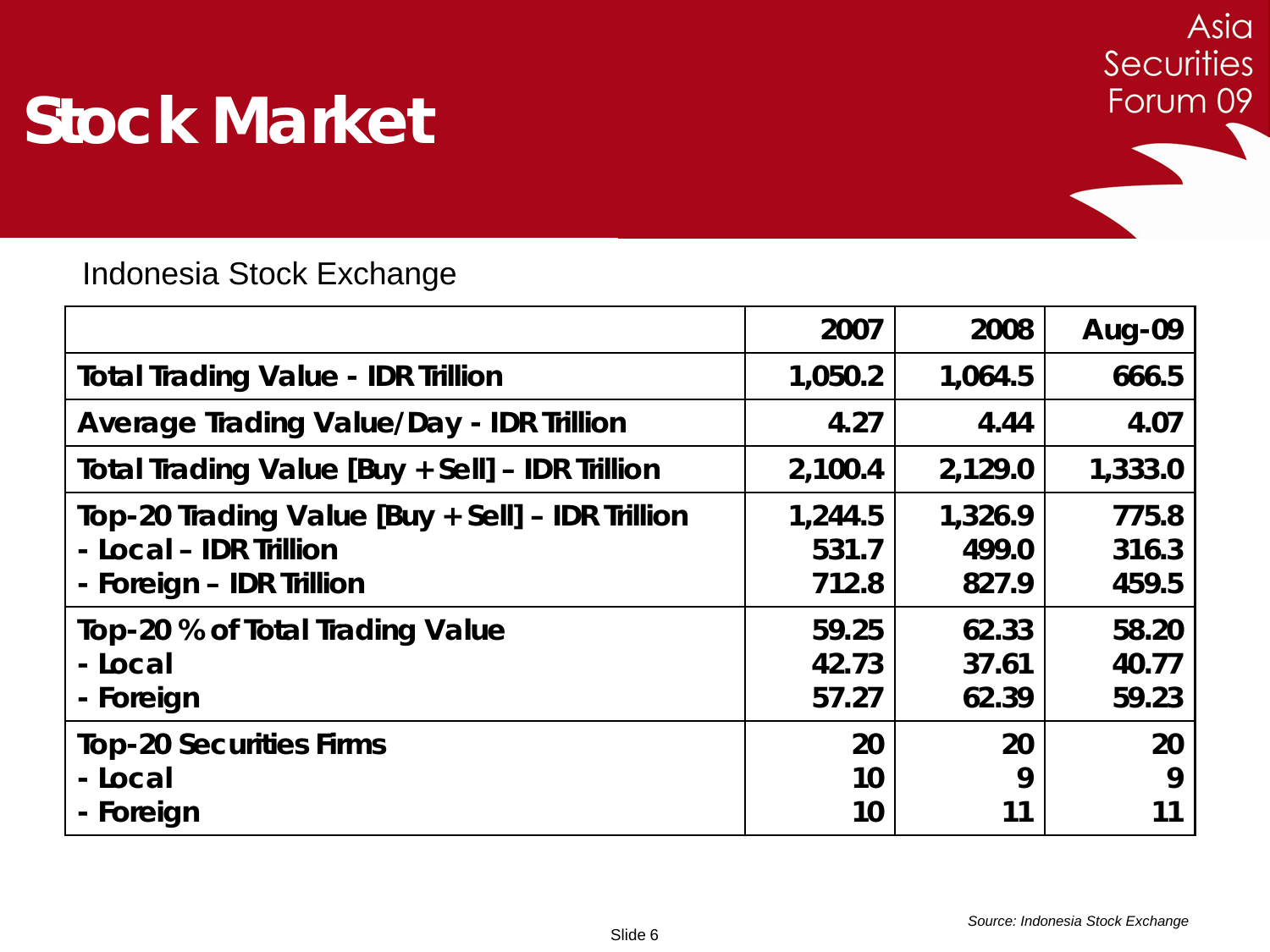#### **Bond Market**



|                                                    | 2007         | 2008       | Aug-09     |
|----------------------------------------------------|--------------|------------|------------|
| <b>CORPORATE BOND</b>                              |              |            |            |
| <b>Issuers</b>                                     | 102          | 90         | 86         |
| <b>Bond Issued Value - IDR Billion</b>             | 30,200.00    | 12,858.50  | 17,438.00  |
| <b>Outstanding Value - IDR Billion</b>             | 79,063.11    | 73,009.62  | 79,588.19  |
| <b>Trading Value reported to IDX - IDR Billion</b> | 68,578.75    | 53,180.58  | 23,375.67  |
| <b>Average Trading Value/Day - IDR Billion</b>     | 278.78       | 221.59     | 144.29     |
| <b>GOVERNMENT BOND</b>                             |              |            |            |
| <b>Outstanding Value - IDR Billion</b>             | 477,746.56   | 525,694.73 | 564,775.89 |
| <b>Trading Value reported to IDX - IDR Billion</b> | 1,074,812.17 | 953,165.39 | 489,059.85 |
| <b>Average Trading Value/Day - IDR Billion</b>     | 4,389.16     | 3,971.48   | 3,018.89   |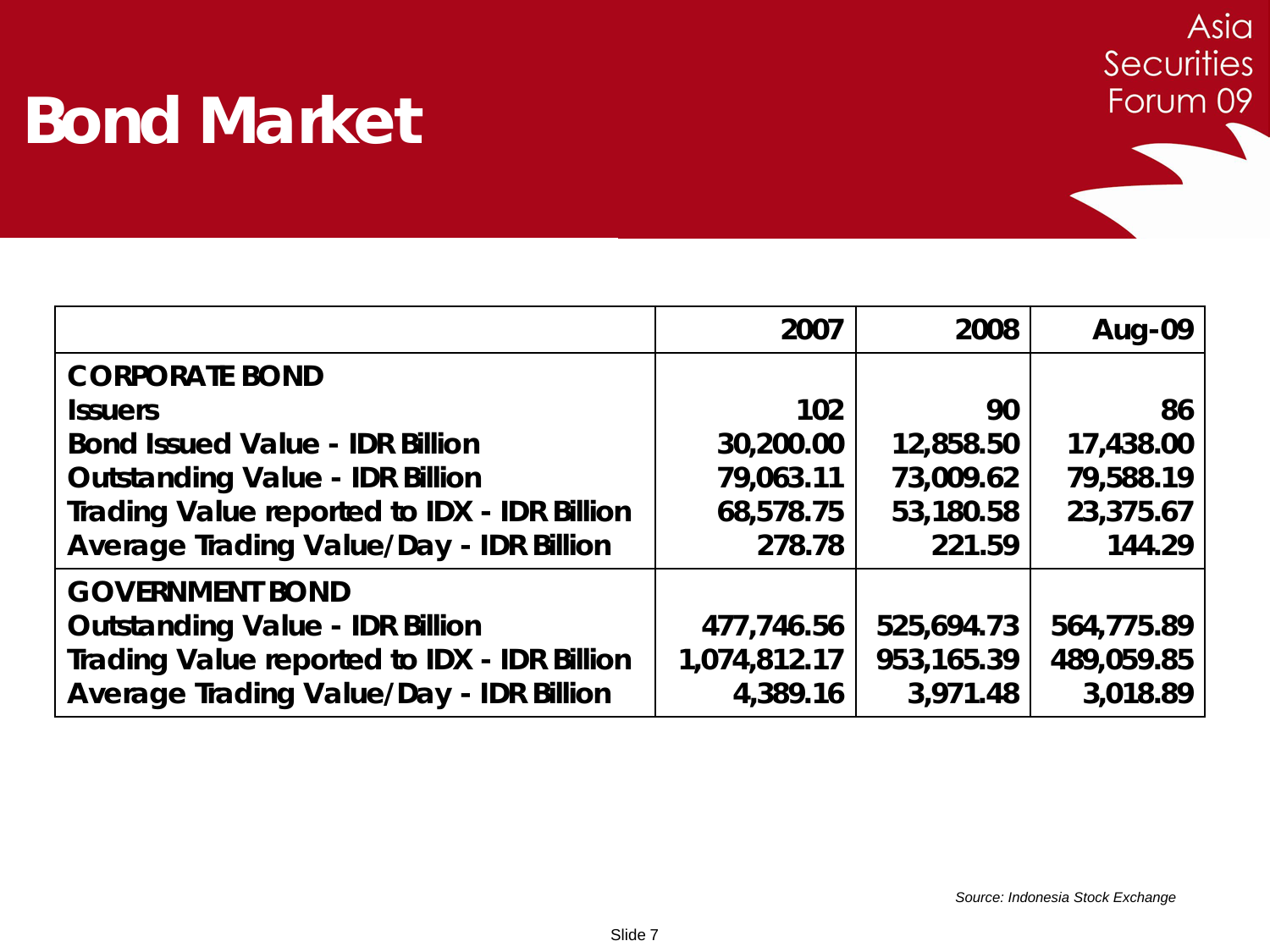#### **Exchange-Traded Fund**



Asia

**Securities**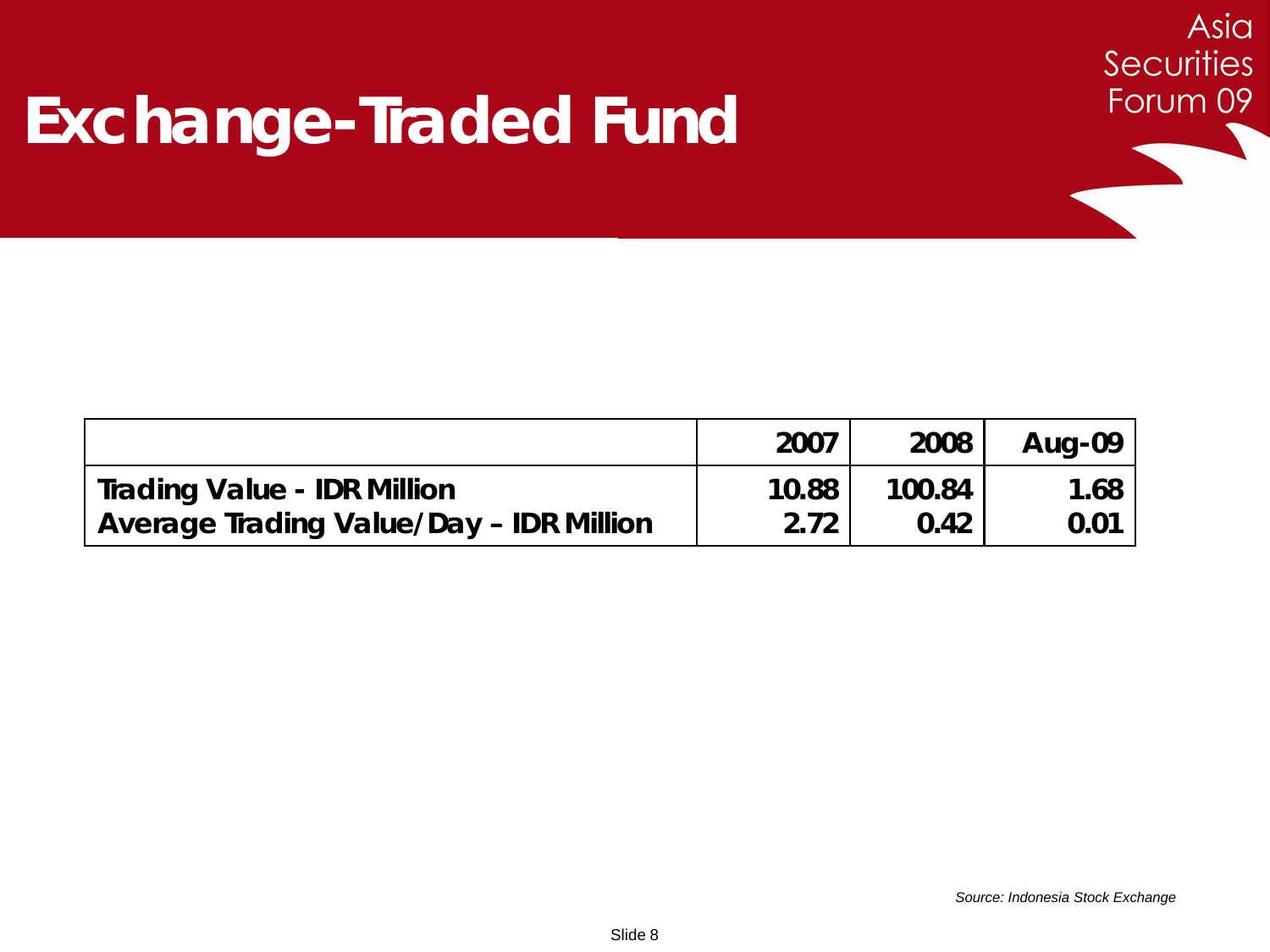#### **Mutual Fund**



|                           | 2007     | 2008     | Aug-09   |
|---------------------------|----------|----------|----------|
| <b>Total Mutual Funds</b> | 473      | 567      | 575      |
| <b>Total Investors</b>    | 325,224  | 352,429  | 356,783  |
| <b>NAV - IDR Billion</b>  | 92,190.6 | 74,065.8 | 95,420.3 |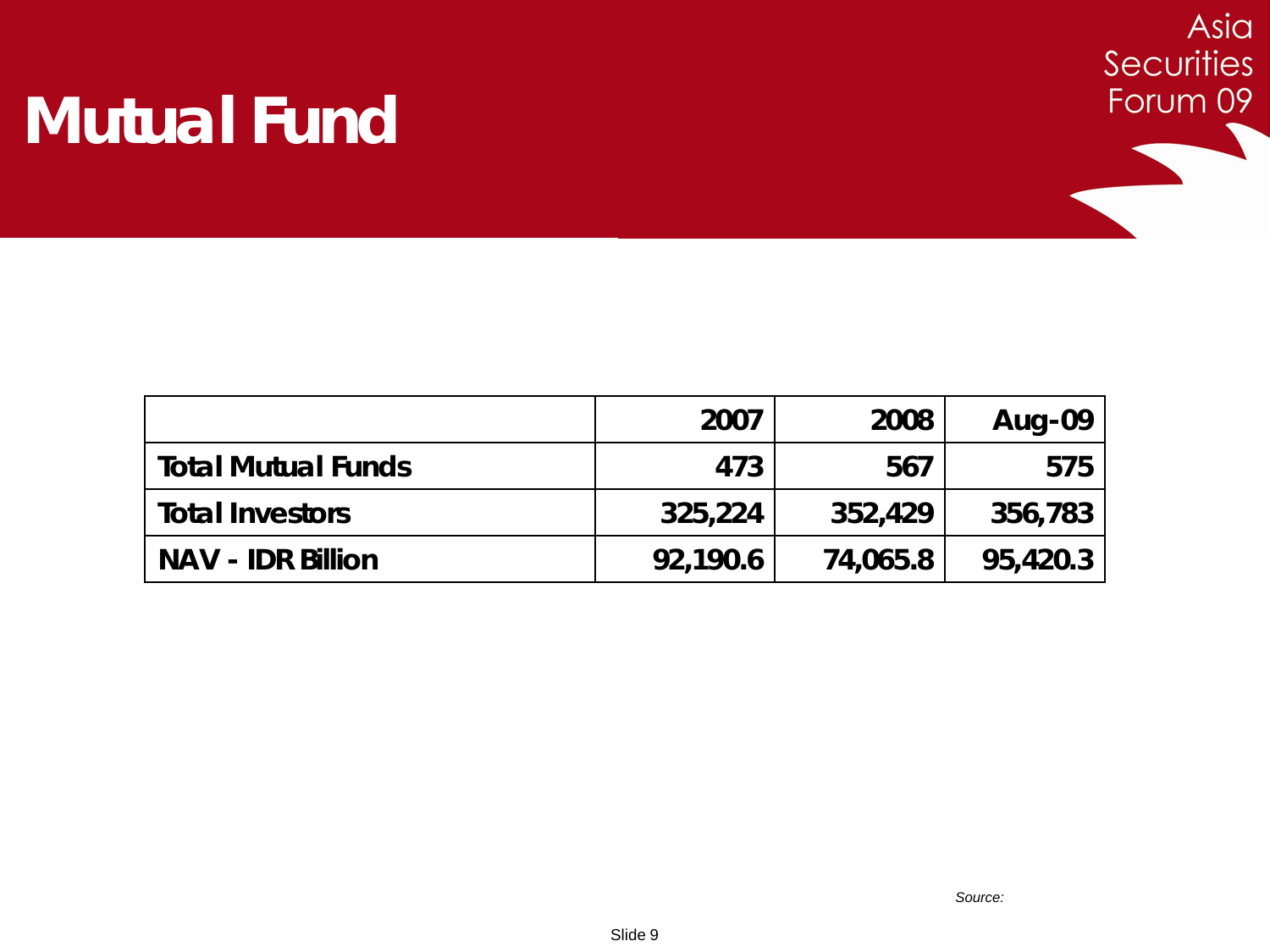# **MAJOR MARKET & REGULATORY DEVELOPMENTS AND PROSPECTS FOR SECURITIES INDUSTRY**

Asia

**Securities**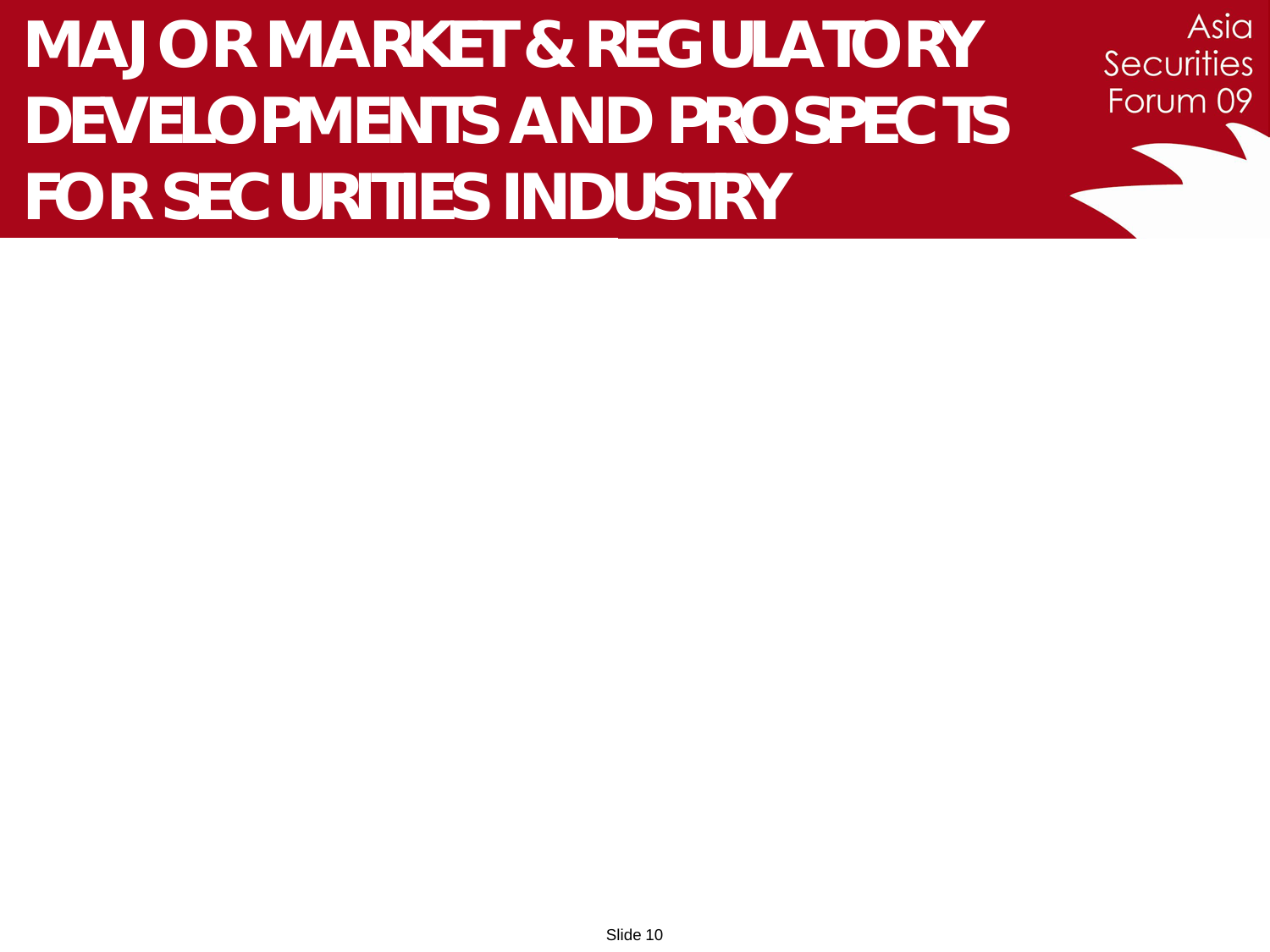## **Regulatory Focus**

- **CLIENT ASSET PROTECTION**
- **Trading Limit**
- **Investor Area for Securities**
- **"Investor Area" for Funds**
- **Account Opening Form**
- **Know-Your-Client**
- **Anti-Money Laundering**
- **Single Investor ID**
- **Straight Through Processing**
- **Investor Protection Fund**
- **Client /Employee Database**

Asia

**Securities**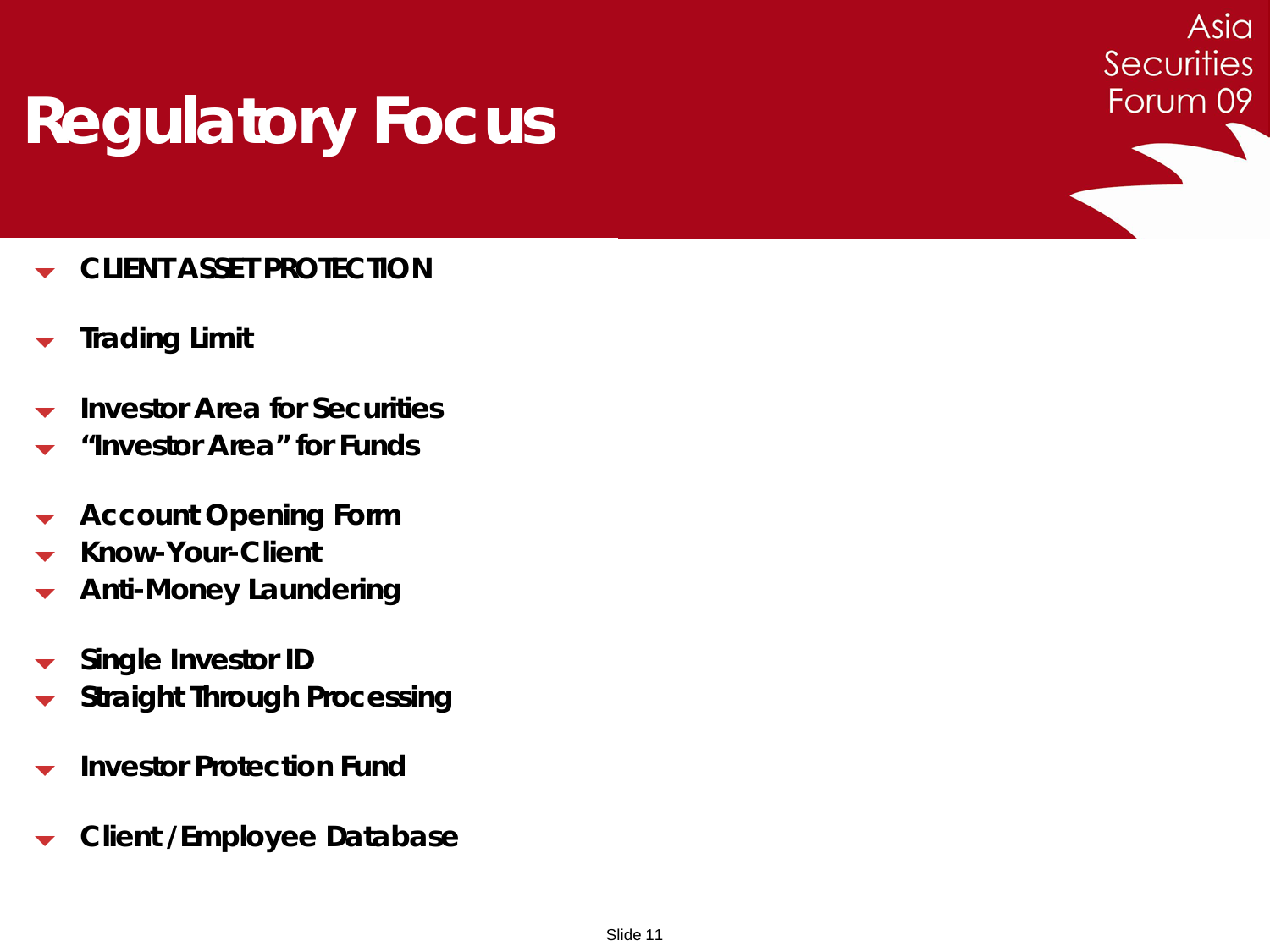# **Market and Regulatory – Major Developments**

- **"Direct Market Access"**
	- **Remote Terminals - Onshore and Offshore**
	- **Access through licensed Members of IDX**
- **On-line Trading**
	- **Increase in trading value**
	- **Increase in number of investors**
- **Margin and Short-Selling**
	- **Margin rule – under review**
- **Securities Lending and Borrowing**
- **Underwriting**
	- **Offering Period**
- **Adjusted Net Working Capital**
	- **Ratio (4% to 6.25%)**
	- **Hair-Cut (single rate 10% to varied rates)**
	- **Ranking Liabilities (added new element)**
- **Revised Capital Markets Law**
	- **Investment Manager in separate Legal Entity**

Asia

**Securities**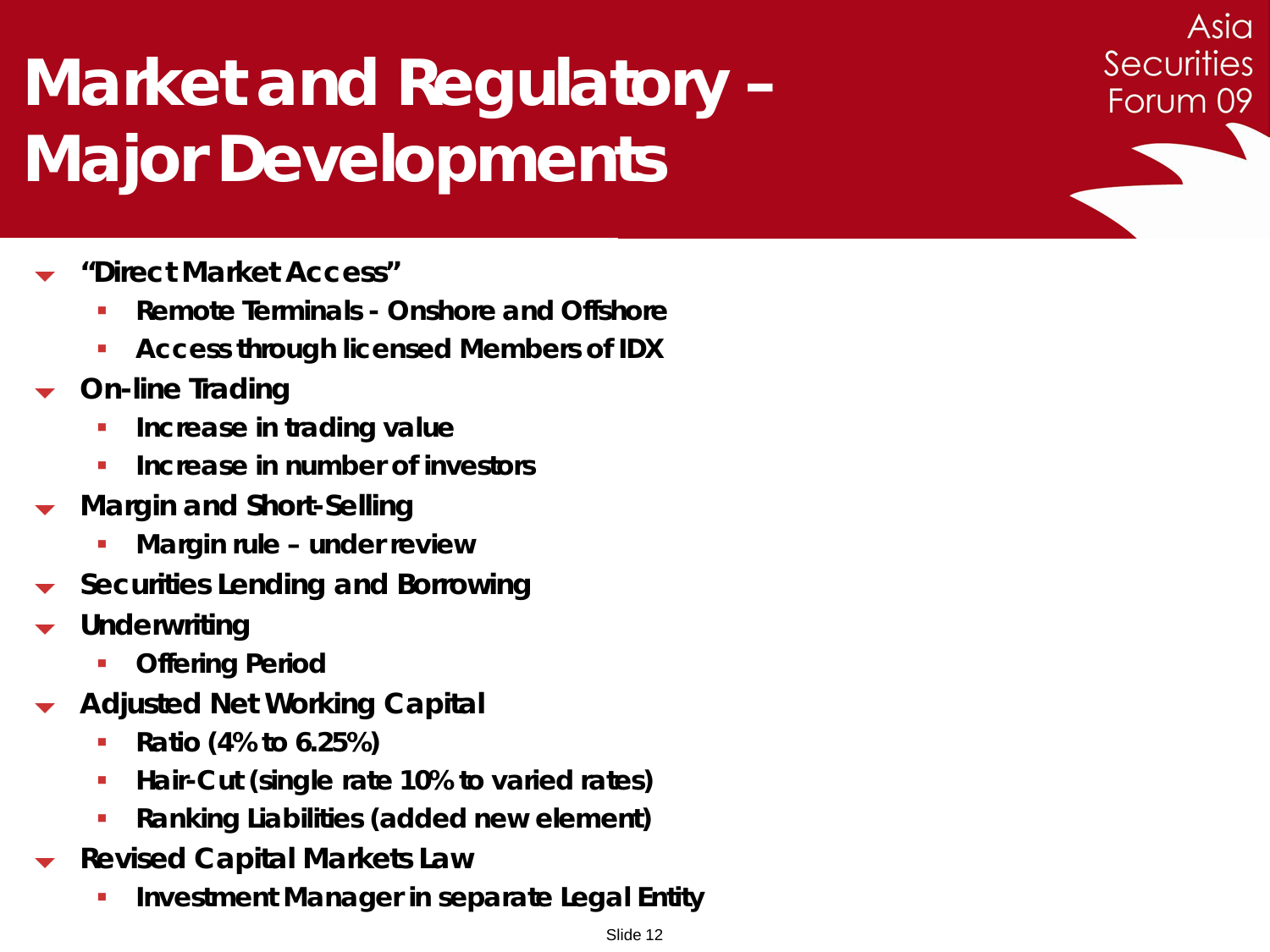## **Prospects for Securities Industry**

Asia

**Securities** 

- **Successful 2nd Direct Presidential Election**
	- **Recognition and support for the Government**
- **Promising Economic Growth**
	- **Positive 4.2% in June 2009**
- **Commitment on Interest Rate Control**
	- **Increase in investment/capital markets**
- **Securities Lending and Borrowing**
- **"Direct Market Access"**
- **On-line Trading**
	- **If the Increase in trading value and number of Investors**
- **Regulatory focus on Client Asset Protection**
	- **Renewed confidence in the securities industry**